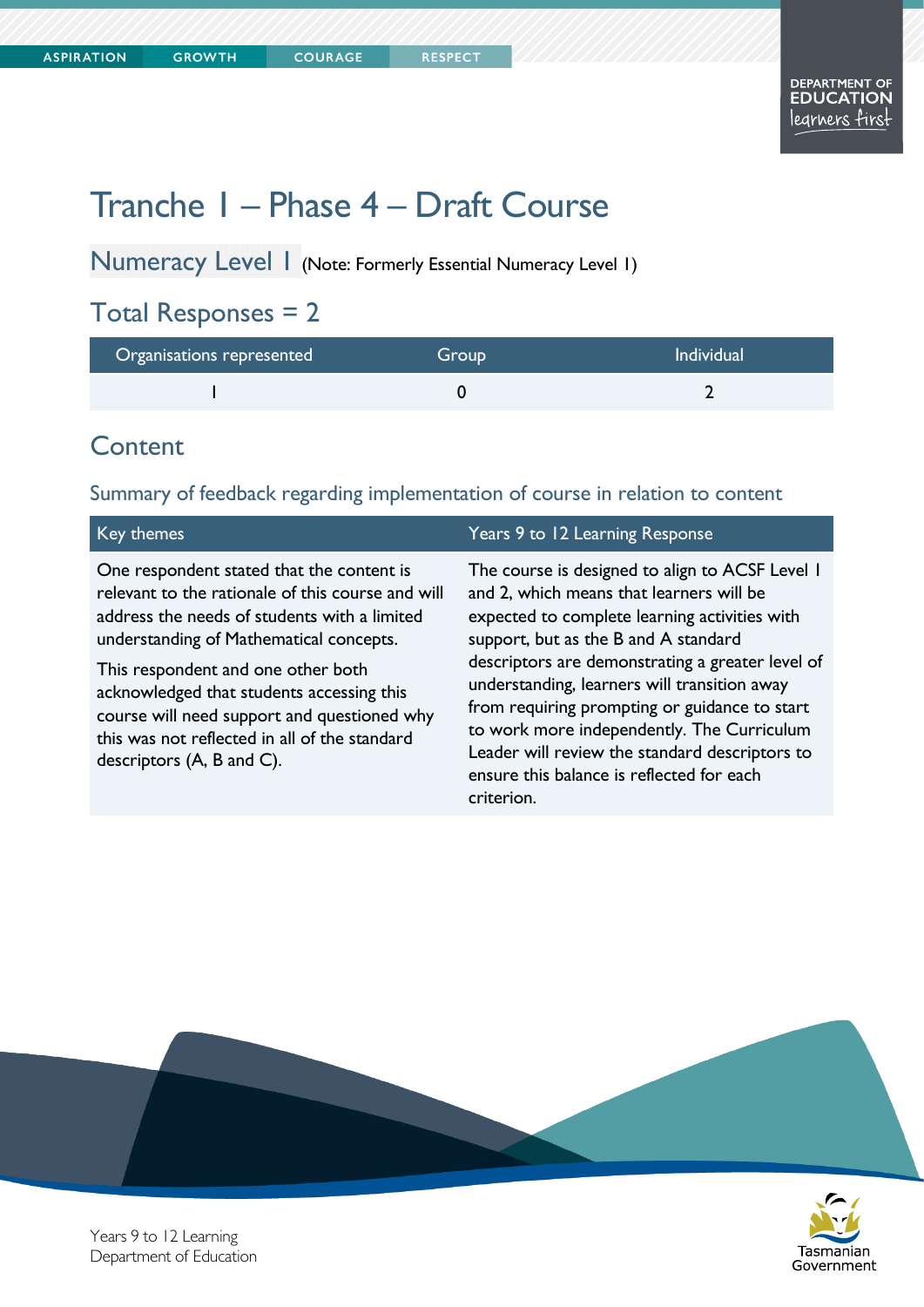## Work Requirements

### Summary of feedback regarding implementation of course in relation to Work **Requirements**

Both respondents believed the work requirements were reasonable for the course. They again addressed some concern that students will require support to demonstrate at ratings.

### Key themes Years 9 to 12 Learning Response

Proceed with work requirements as planned and undertake a review of standards as described in the previous section.

## Support for Implementation

### Summary of feedback regarding support desired for implementation and delivery

| Key themes                                                                                                                                                                                                                                                 | Years 9 to 12 Learning Response                                                                                                                                                                                                                                                                                                                                                                                                                                                             |
|------------------------------------------------------------------------------------------------------------------------------------------------------------------------------------------------------------------------------------------------------------|---------------------------------------------------------------------------------------------------------------------------------------------------------------------------------------------------------------------------------------------------------------------------------------------------------------------------------------------------------------------------------------------------------------------------------------------------------------------------------------------|
| One respondent suggested that rather than<br>running in consecutive order, module I could<br>be delivered concurrently to support learner<br>access of content in modules 2 and 3.                                                                         | Proceed with suggestion. Change delivery<br>sequence to Module I so it can be delivered<br>concurrently with Modules 2 and 3, which can be<br>delivered in any order.                                                                                                                                                                                                                                                                                                                       |
| Both respondents indicated that exemplars of<br>the work requirements and learning activities<br>would be beneficial to support<br>implementation of the course along with<br>examples of 'A', 'B' and 'C' standard work<br>against the work requirements. | A set of baseline resources, including a sample<br>scope and sequence, a curriculum implementation<br>guide and example learning activities, will be<br>developed and made available prior to<br>implementation in 2023.<br>Additionally, communities of practice through<br>Microsoft Teams will provide opportunities for<br>teachers to collaborate with one another, share<br>ideas and resources and build collective<br>understanding and expertise in the delivery of the<br>course. |